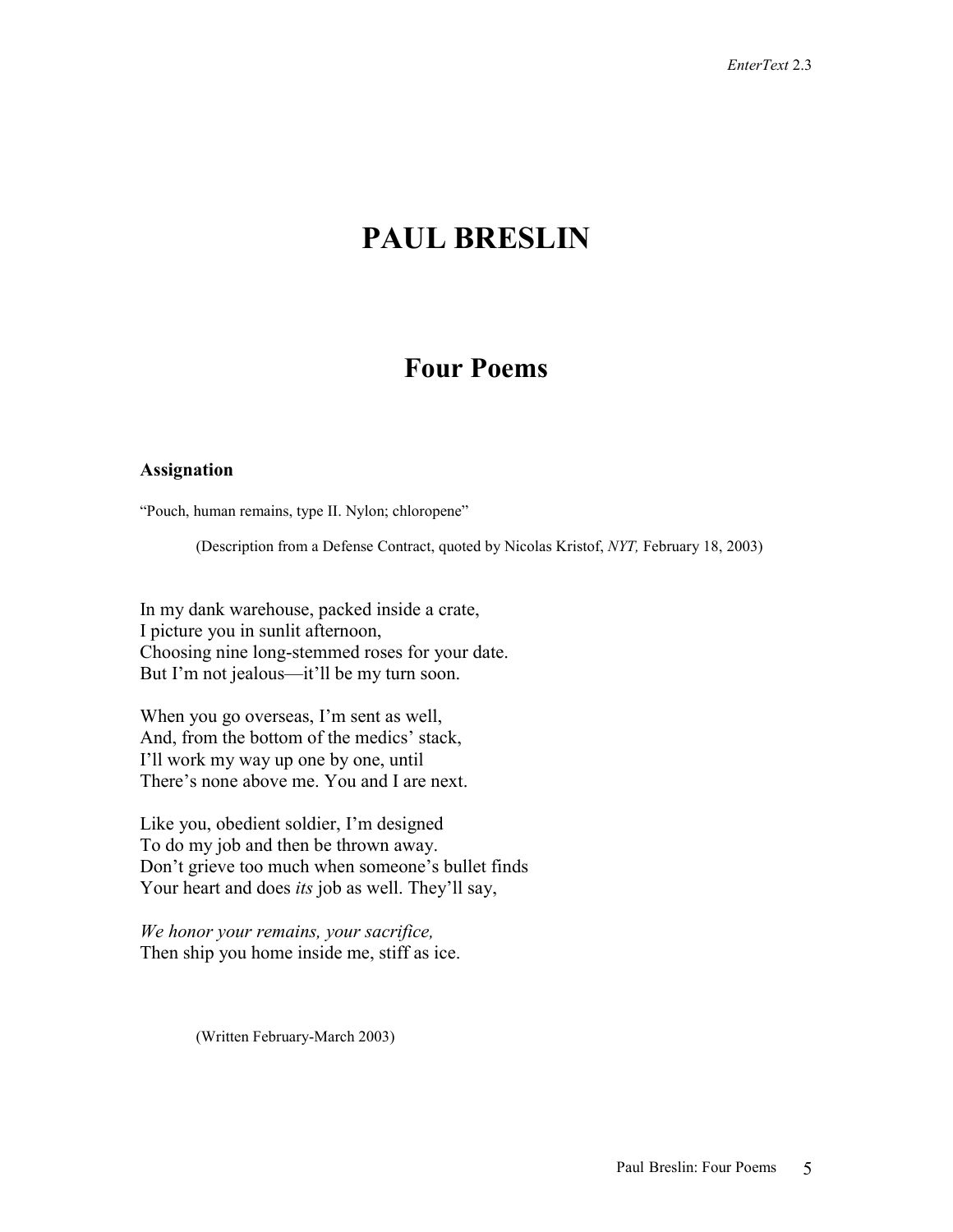#### **The Bequests**

In the year two-thousand-two, My country groaning for relief, I ask what all the cash might do That otherwise flows through the sieve Of campaign ad or legal brief; And from the fifteenth century I call Villon, great poet and thief, To help conduct my inquiry.

François, it's worth your voyaging Across the ocean and the years, For what's not spent on public things Is private profit, mine and yours. And since you never were averse To pilfering some extra francs, We'll squander half this bulging purse And stash the rest in off-shore banks—

A skim-off insignificant Compared with what the market bears; They'll praise our virtuous restraint In taking modest quarter-shares. So to our wine (The cost? Who cares With such a vast expense account) And let us see what quick repairs Are possible with this amount.

Item: to the FBI, A guide dog and a red-tipped cane, So that when students learn to fly, But not to land, an aeroplane And other warning signs as plain As the proboscis on your face Escape the federal detective, At least the dog is on the case, Though bureaucratic sight's defective.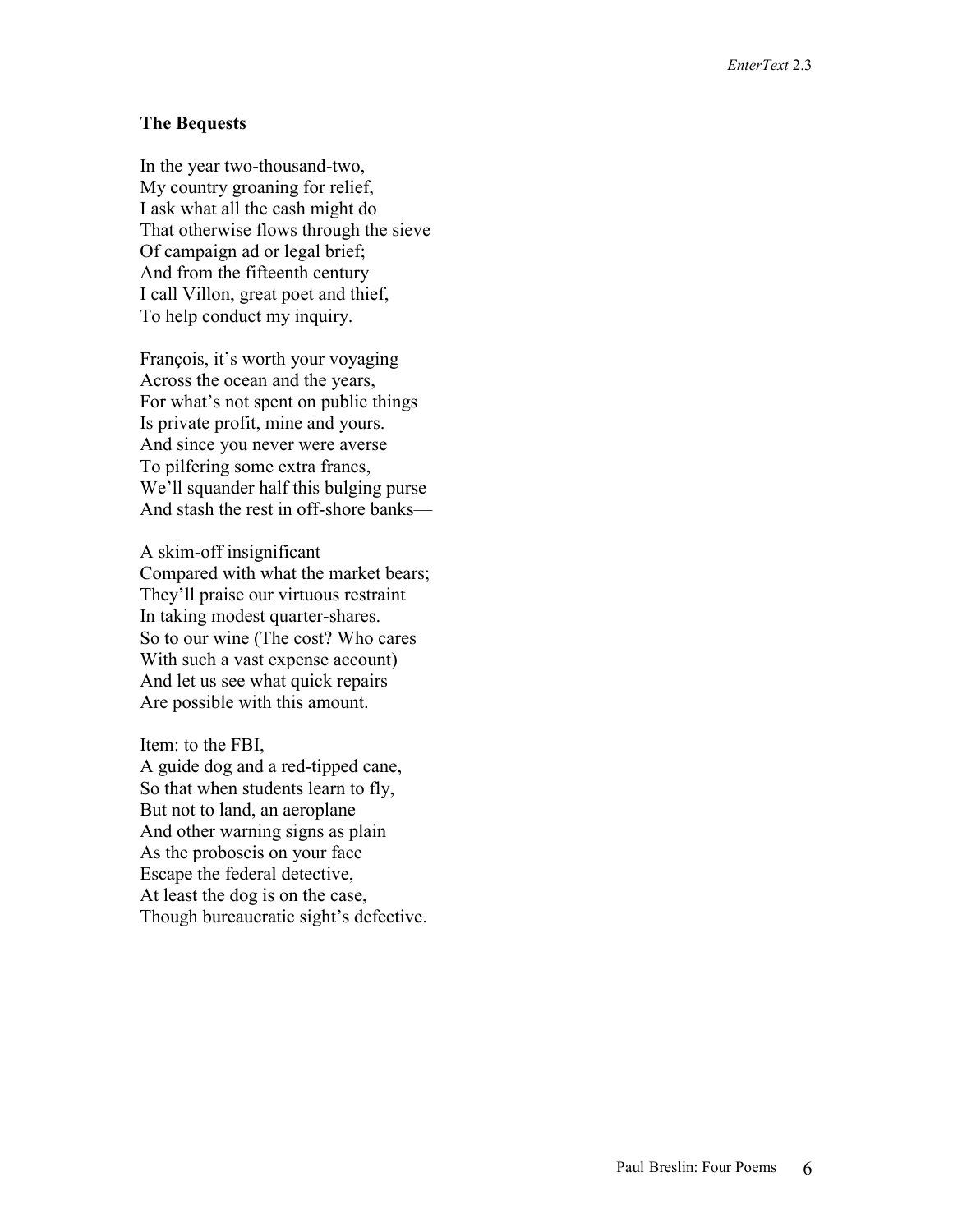Item: to the Democrats We offer a transplanted spine— Too bad we didn't think of that Before the party flopped supine And told George Bush it would be fine To start a war we shouldn't fight. We think it's time for them to join The vertebrates and walk upright.

Item: to the G.O.P. We offer, Oz-like, a new heart, Though cardiologists agree The transplant is the easy part, Not a solution, just a start. The hard part is the angioplasty Needed to clean out the plaque From years of circulating nasty Bromides from the hard-right claque.

Item: to the wealthy few, A zero budget. After all, There's little left for us to do, Now that you've made your taxes fall And gutted virtually all The agencies of regulation. So do not lobby, write, or call: We've put you vultures on probation.

Item: to Pat Robertson And those who think the good Lord's will Is evident to them alone; To jihadists who live to kill; To those who claim that Israel Is theirs alone, since God will cherish Just one people, and expel All others, leaving them to perish—

One island, twenty miles square, Arid, uninhabited, And one-way transportation there; No tools, no shelter overhead. They'll either all be swiftly dead Or tolerate each other's views. The rest of us, home safe in bed, Will scarcely care which way they choose.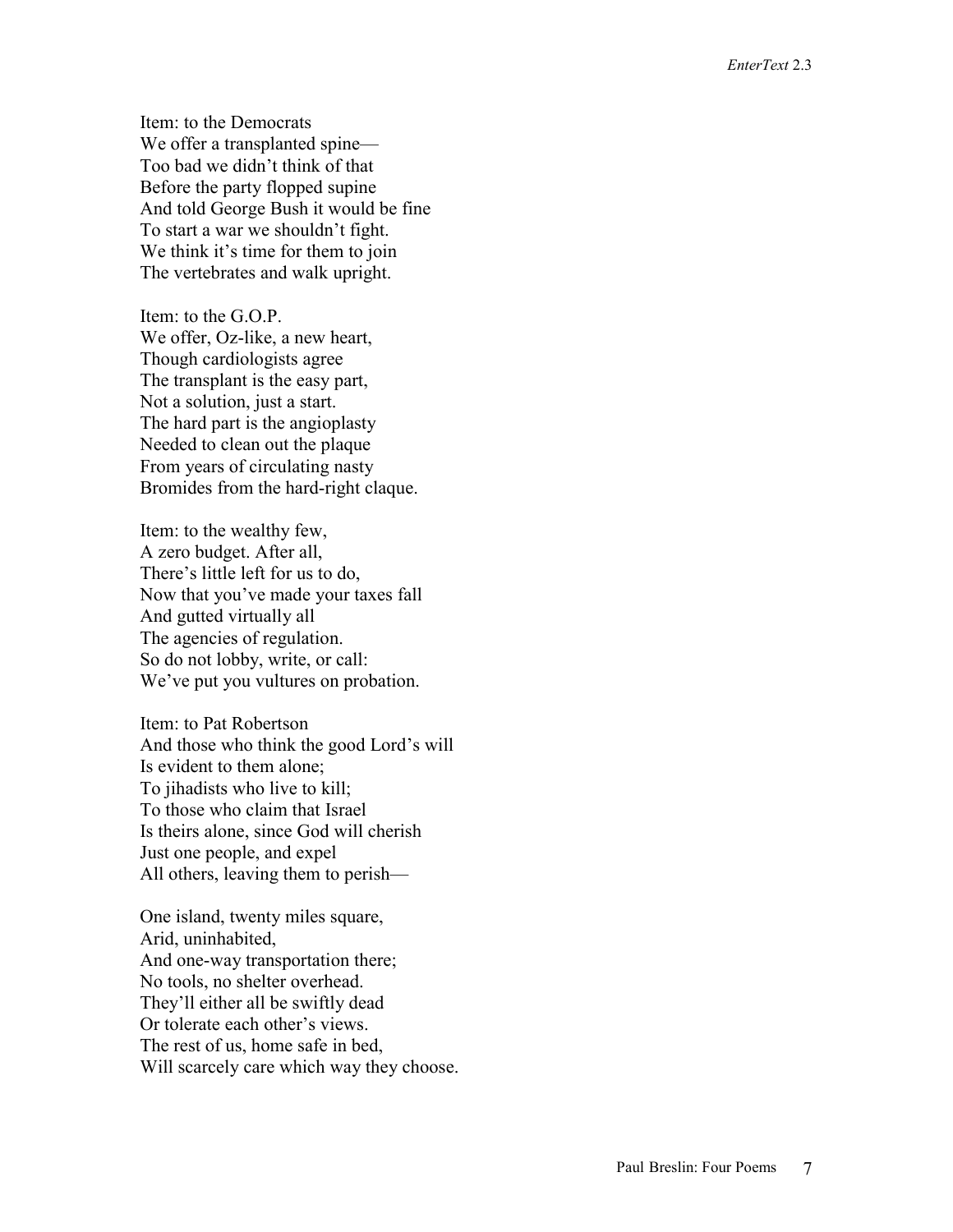François, I feel much better now. Drink up, and then we'll split the gain. That island cost too much, but how We'll relish having peace again! Although the surgeon's bill's insane, And HMOs reject transplants, And guide dogs cost a lot to train, We're rich, François—and so, to France!

## **The Boy Who Cried Wolf**

Oh, they'd scold me. But then my mother would brew some tea and they'd loosen their boots to talk for hours in the parlour of stock and crops, the flood twenty years back; the uncle who'd come back from the war one-legged, the aunt who ran off with the tenor.

I heard each word from my room where I was banished to bed without supper. As long as they talked, the world held promise and danger.

And then it was empty. I tended sheep as they shambled at random, grazing and piling up dung. The sun had moved, I could see it, but from mid morning (when dew dried from the grass) to just before sunset (when gnats began turning like dust-motes over the pasture stream) nothing but shadows changed.

Was I shaking with fear or joy that the wolf finally came? When its teeth ripped through the arm I was raising to ward it off, I wanted nothing only my life, already pouring brightly away.